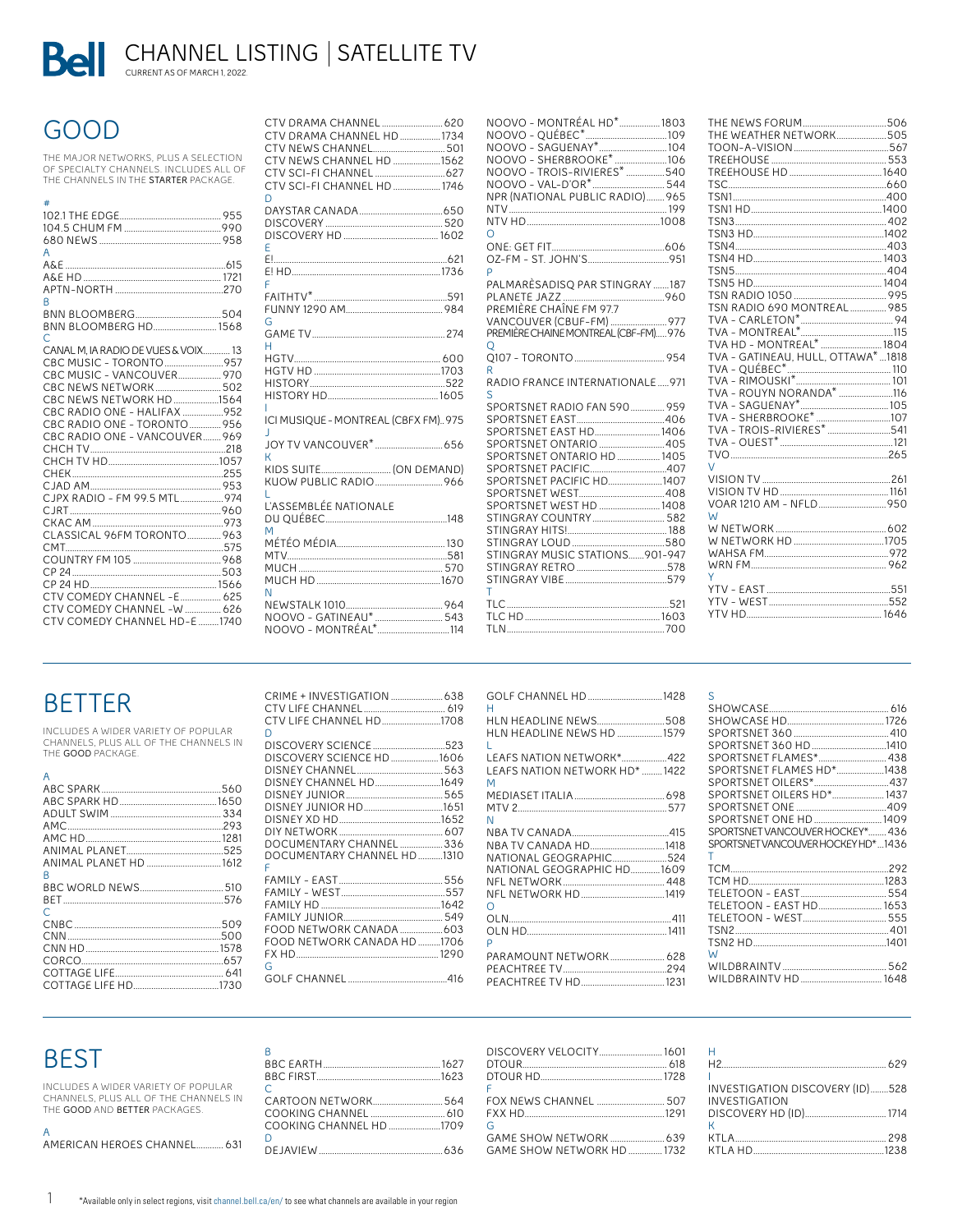

| M                             |  |
|-------------------------------|--|
|                               |  |
|                               |  |
|                               |  |
|                               |  |
|                               |  |
| MIRNETWORK HD <sub>1420</sub> |  |
|                               |  |
|                               |  |
|                               |  |
|                               |  |

| OUT TV<br>D               | 526 |
|---------------------------|-----|
| ς                         |     |
| SILVER SCREEN CLASSIC 337 |     |

| SPORTSMAN CHANNEL419<br>т   |  |
|-----------------------------|--|
|                             |  |
|                             |  |
| THE FIGHT NETWORK388        |  |
| THE FIGHT NETWORK HD1445    |  |
| THE SMITHSONIAN CHANNEL1629 |  |
| W                           |  |
| WILD PURSUIT NETWORK389     |  |
|                             |  |
|                             |  |
|                             |  |
|                             |  |
|                             |  |
|                             |  |
|                             |  |

# **STARTER**

| A                           |  |
|-----------------------------|--|
| ABC - EAST (BOSTON) 281     |  |
| ABC HD - EAST (BOSTON) 1201 |  |
|                             |  |
|                             |  |
|                             |  |
|                             |  |
|                             |  |
|                             |  |
|                             |  |
|                             |  |
| R                           |  |
|                             |  |
|                             |  |
| C                           |  |
|                             |  |
|                             |  |
|                             |  |
|                             |  |
|                             |  |
| CBS - EAST (BOSTON)282      |  |
| CBS HD - EAST (BOSTON) 1202 |  |
| CFTV LEAMINGTON* 586        |  |
|                             |  |
|                             |  |
|                             |  |
|                             |  |

| CTV - TORONTO HD*  800<br>CTV2 - TORONTO HD* 1054                                                                                                                |  |
|------------------------------------------------------------------------------------------------------------------------------------------------------------------|--|
|                                                                                                                                                                  |  |
| F<br>FOX HD - EAST (BOSTON)1203<br>FRENCH VU! INFO CHANNEL122<br>G<br>GLOBAL - THUNDER BAY* 222<br>GLOBAL - THUNDER BAY HD*1065<br>GLOBAL - TORONTO HD* 801<br>Ш |  |
| ICI RADIO-CANADA TÉLÉ (ICI) -<br>ICI RADIO-CANADA TÉLÉ (ICI) -<br>ICI RADIO-CANADA TÉLÉ (ICI) -<br>ICI RADIO-CANADA TÉLÉ (ICI) -                                 |  |

| ICI RADIO-CANADA TÉLÉ (ICI) -    |  |
|----------------------------------|--|
|                                  |  |
|                                  |  |
|                                  |  |
| K                                |  |
| KIDS VU! PPV ENGLISH 561         |  |
| Ñ                                |  |
|                                  |  |
| NBC HD - EAST (BOSTON)1200       |  |
| $\Omega$                         |  |
|                                  |  |
| OMNI1HD - TORONTO*1055           |  |
| OMNI 2 - TORONTO*216             |  |
| OMNI 2 HD - TORONTO*1056         |  |
|                                  |  |
| OMNI REGIONAL HD* 1067           |  |
| p                                |  |
| PBS - EAST (BOSTON)284           |  |
| PBS HD - EAST (BOSTON)1204       |  |
|                                  |  |
|                                  |  |
| R                                |  |
|                                  |  |
| T                                |  |
|                                  |  |
|                                  |  |
| TVA-GATINEAU, HULL, OTTAWA*117   |  |
| TVA-GATINEAU, HULL, OTT, HD*1818 |  |

| u                                       |  |
|-----------------------------------------|--|
| $\vee$                                  |  |
|                                         |  |
|                                         |  |
| VENUS - TÉLÉ À LA CARTE ADULTE  759-761 |  |
| VENUS ADULT - PAY-PER-VIEW 750-762      |  |
| VENUS INFORMATION CHANNEL742            |  |
| VENUS PREVIEW CHANNEL749                |  |
| VU! - PAY-PER-VIEW  VARIES              |  |
| VIII - PAY-PER-VIEW HD  VARIES          |  |
| VIII - TÉLÉ À LA CARTE  VARIES          |  |
| VIII - TÉLÉ À LA CARTE HD  VARIES       |  |
|                                         |  |
| VIII INFO CHANNEL 412, 482              |  |
| VIII PPV SPORTING EVENTS 399            |  |
| Y.                                      |  |
| YES BURLINGTON (CITS-TV)*  651          |  |

### **TIMESHIFT**

| A<br>ABC - EAST (BOSTON) 281<br>ABC HD - EAST (BOSTON) 1201<br>ABC - WEST (SEATTLE) 288<br>ABC HD - WEST (SEATTLE) 1211<br>$\subset$ |  |
|--------------------------------------------------------------------------------------------------------------------------------------|--|
| CBC - CAL. HAL. MTL. OTT.<br>CBC HD - CAL, HAL, MTL,                                                                                 |  |
| CBC HD - TORONTO*1050                                                                                                                |  |
| CBS - EAST (BOSTON)282<br>CBS HD - EAST (BOSTON) 1202<br>CBS - WEST (SEATTLE)289<br>CBS HD - WEST (SEATTLE)  1212                    |  |
| CITYTV - MONTREAL*207<br>CITYTV - MONTREAL HD*  1033                                                                                 |  |

| CITYTV - TORONTO HD <sup>*</sup> 1053   |  |
|-----------------------------------------|--|
| CITYTV - VANCOUVER <sup>*</sup> 253     |  |
| CITYTV - VANCOUVER HD <sup>*</sup> 1153 |  |
|                                         |  |
| CITYTV - WINNIPEG HD *  1093            |  |
|                                         |  |
|                                         |  |
|                                         |  |
|                                         |  |
| CTV - KITCHENER*  1045                  |  |
|                                         |  |
| CTV - NORTH BAY* 1062                   |  |
|                                         |  |
| CTV - SAULT STE, MARIE*1063             |  |
|                                         |  |
|                                         |  |
|                                         |  |
|                                         |  |
| CTV HD - TORONTO* 1051                  |  |
|                                         |  |
| CTV HD - WINNIPEG* 1091                 |  |
|                                         |  |
| CTV HD - VANCOUVER <sup>*</sup> 806     |  |
|                                         |  |
|                                         |  |
| CTV2 HD - TORONTO* 1054                 |  |

|                                       | N              |
|---------------------------------------|----------------|
|                                       | $\overline{1}$ |
| Ė.                                    | N              |
|                                       | $\overline{1}$ |
| FOX HD - EAST (BOSTON)1203            | C              |
|                                       | $\overline{1}$ |
| FOX - WEST (SEATTLE) HD1213           | T              |
| G                                     | $\vee$         |
| GLOBAL - CALGARY* 244                 | $\vert$        |
| GLOBAL - CALGARY HD* 899              | $\vee$         |
|                                       | N              |
| GLOBAL - TORONTO*……………………………211       | Ν              |
| GLOBAL - TORONTO HD <sup>*</sup> 1052 | Λ              |
| GLOBAL - VANCOUVER*252                | Λ              |
| GLOBAL - VANCOUVER HD* 807            | Λ              |
| GLOBAL - WINNIPEG*  227               | C              |
|                                       | C              |
| ICI RADIO-CANADA TÉLÉ (ICI) -         | $\mathsf{C}$   |
|                                       | $\mathsf{C}$   |
| ICI RADIO-CANADA TÉLÉ (ICI) -         | $\overline{C}$ |
|                                       | $\overline{P}$ |
| ICI RADIO-CANADA TÉLÉ (ICI) -         | ρ              |
|                                       | ρ              |
| ICI RADIO-CANADA TÉLÉ (ICI) -         | ρ              |
| MONCTON HD1801-1802                   | ρ              |
|                                       |                |

| MONTRÉAL                      |  |
|-------------------------------|--|
| ICI RADIO-CANADA TÉLÉ (ICI) - |  |
|                               |  |
| ICI RADIO-CANADA TÉLÉ (ICI) - |  |
|                               |  |
| ICI RADIO-CANADA TÉLÉ (ICI) - |  |
|                               |  |
|                               |  |
| ICI RADIO-CANADA TÉLÉ (ICI) - |  |
|                               |  |
| N                             |  |
| NBC - EAST (BOSTON) 280       |  |
| NBC HD - EAST (BOSTON)1200    |  |
| NBC - WEST (SEATTLE)287       |  |
| NBC HD - WEST (SEATTLE) 1210  |  |
| $\bigcap$                     |  |
|                               |  |
|                               |  |
|                               |  |
| OMNI1HD - TORONTO 1055        |  |
| P                             |  |
| PBS - EAST (BOSTON)284        |  |
| PBS HD - EAST (BOSTON) 1204   |  |
| PBS - WEST (SEATTLE)291       |  |
| PBS HD - WEST (SEATTLE) 1214  |  |